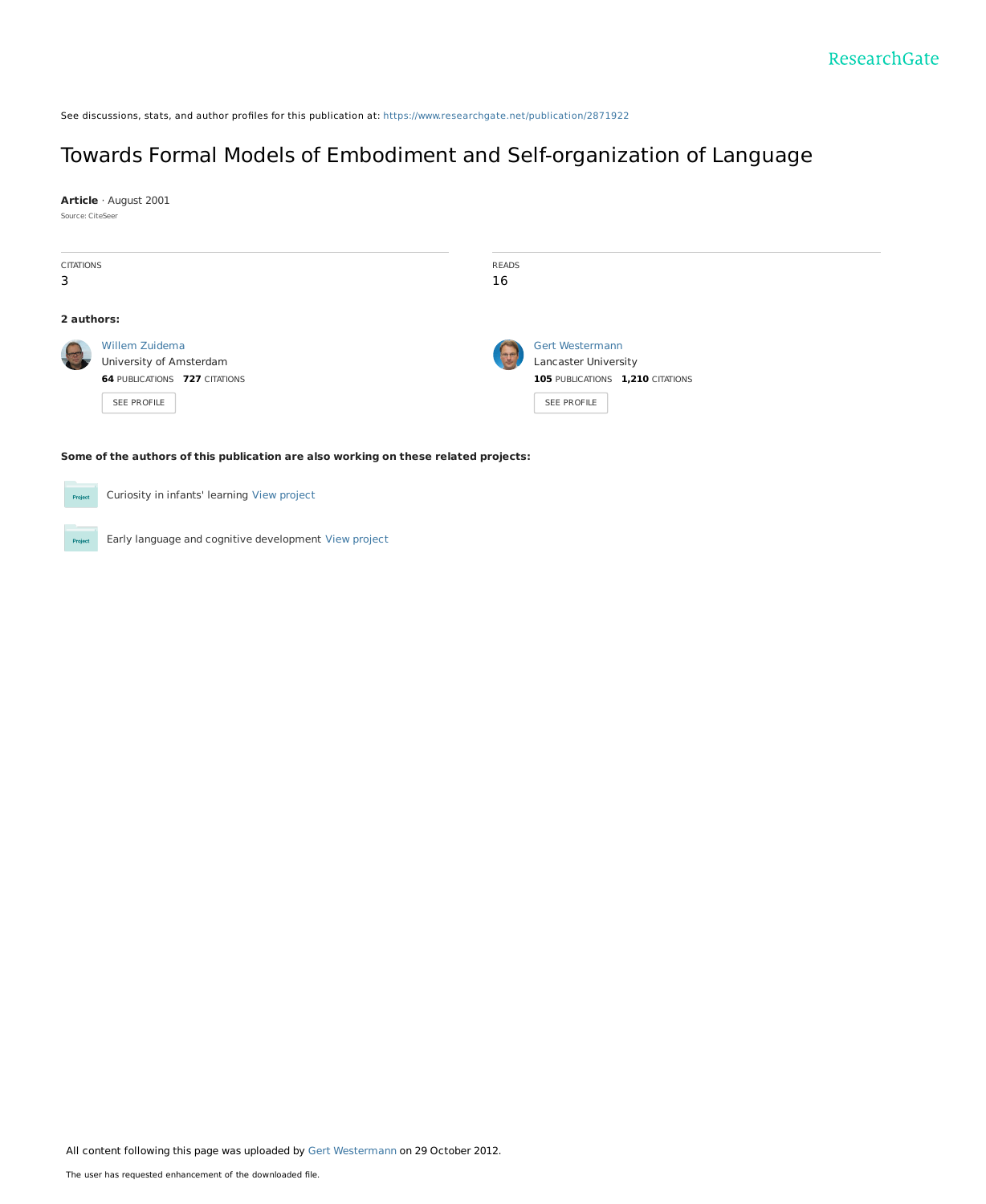# **Towards Formal Models of Embodiment and Self-organization of Language**

Willem H. Zuidema Artificial Intelligence Laboratory Vrije Universiteit Brussel Pleinlaan 2, 1050 Brussels Belgium

#### **Abstract**

Research in language evolution is concerned with the question of how complex linguistic structures can emerge from the interactions between many communicating individuals. As such it complements psycholinguistics which investigates the processes involved in individual adult language processing, and child language development studies, investigating how children learn a given (fixed) language. We focus on the framework of *language games* and argue that they offer a new perspective on many current debates in cognitive science, including those on the synchronic vs. diachronic perspective on language, the embodiment and situatedness of language and cognition, and the self-organization of linguistic patterns. We present a model of lexical dynamics that shows the spontaneous emergence of near-optimal characteristics of a lexicon in a distributed population of individuals. Finally, we analyze the shortcomings of our models and discuss how research in cognitive science could contribute to improving them.

### **Introduction**

There exists a long tradition of formulating and studying formal models of language processing and language learning. These models have generally focused on the the linguistic competence of a single individual (e.g. Chomsky, 1980). They have proven to be appealing because the formalisms offer precision and clarity, they have led to successful technology, and they have allowed for extensive theoretical research to complement empirical work.

However, these competence-models have abstracted away many arguably crucial characteristics of language. These abstractions are viewed with growing uneasiness by cognitive scientists, linguists, and other researchers. Some of their concerns are well-known: competencetheories lack an appreciation of linguistic "performance" and of the communicative function of language, and they place a strong emphasis on symbolic processing and innateness (see e.g. Elman *et al.*, 1998).

Here we focus on a particular criticism: traditional models fail to acknowledge how much of linguistic structure emerges from communication and embodiment. Recent research on natural language pragmatics, for instance, has focused on language as a cooperative phenomenon where communication is viewed as a *joint action* between the participants (Clark, 1996). This view

Gert Westermann Sony CSL-Paris 6, rue Amyot, 75005 Paris France

is in contrast to the traditional approach in which speaking and hearing are investigated in isolation as *individual actions*. Researchers in the framework of "emergentism" have argued that the structure of language should be explained as the emergent result of the many interactions between known processes in evolution, development, speaking, listening, and diachronic language change (MacWhinney, 1999).

This type of work thus emphasizes the role of (i) the function of language for communication between individuals ("cooperativity"), and (ii) the biophysical constraints of the human body and its environment ("embodiment") in the explanation for the origin and development of linguistic structure. We are sympathetic to these arguments and share the criticism of a tradition that in some sense equates the *formalisms* of the researcher with the *mechanisms* of the real brain. However, we regret that this general criticism goes hand in hand with a reluctance to use formal models at all. Many researchers have focused instead uniquely on empirical or philosophical approaches, or on building "embodied" robots.

The goal of this paper is to argue that formal models can deal in a meaningful way with embodiment, situatedness and self-organization. They can help to define these concepts and elucidate the role they play in the development of complex language. *Language games*, such as studied in recent years in the field of artificial life, are a prime candidate for this purpose. Language games are models of language change and language evolution in populations of communicating individuals. Although in most of these models "cooperativity" and "embodiment" have not played much of a role, we believe they can be successfully extended to incorporate these aspects.

In the following we will discuss the possibilities and the general format of these models and present a measure for the quality of a lexicon. We will then study a model that is simple, but is nevertheless novel and serves well to illustrate our approach. Finally, we will discuss how simple language games can be gradually extended to incorporate realistic aspects of cognition, embodiment, and communication.

In our models we restrict ourselves to the development of a common lexicon between individuals, thus skipping the much more complex and controversial issues in syntax. Nevertheless, we hope that the reader will be convinced that language games offer an appealing frame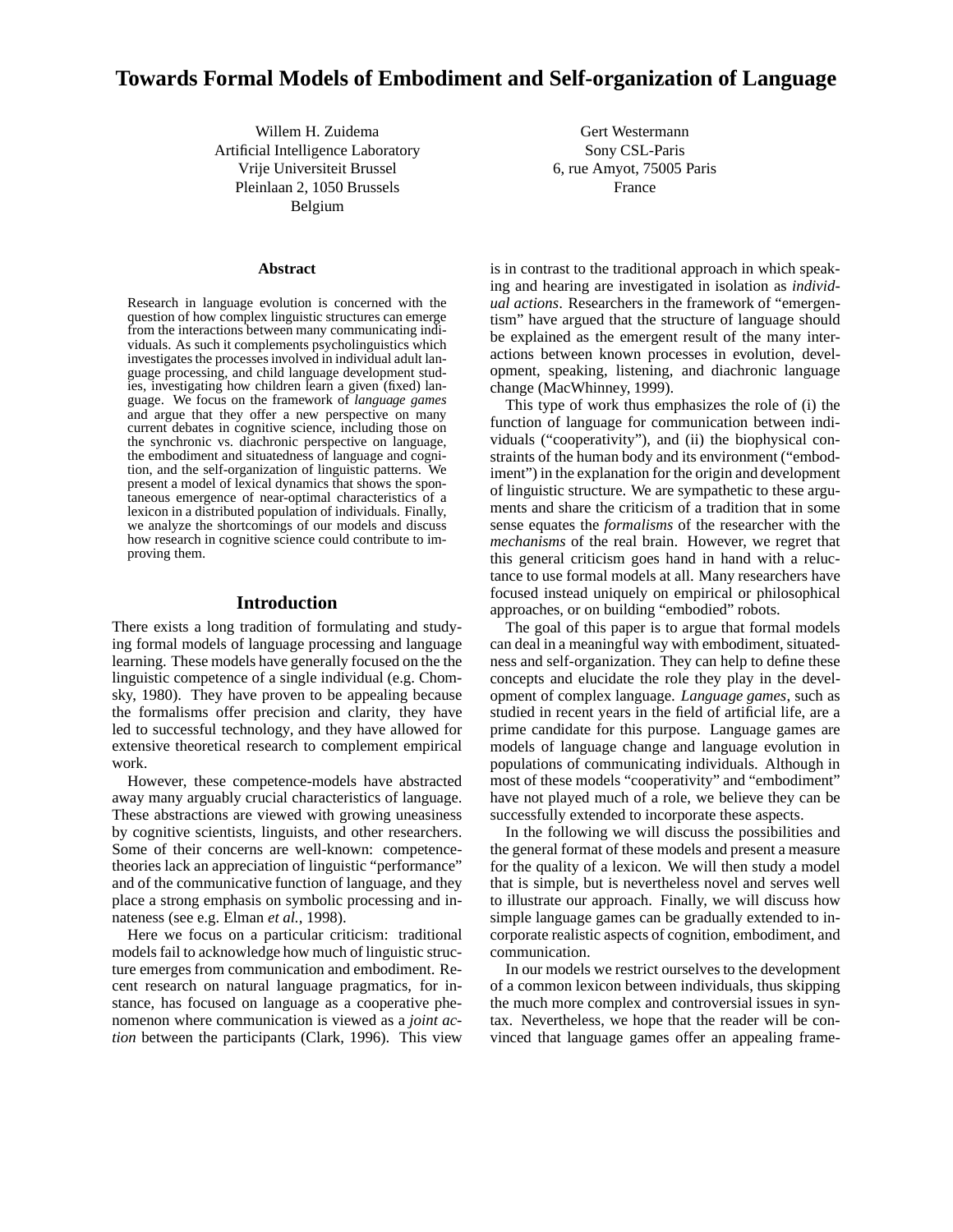work to study other aspects of language as well. For language games that do incorporate grammar, we refer to (Batali, 1998; Steels, 1998; Batali, 2000; Kirby, 2000).

# **Language Games**

The models of language evolution that we will consider are *multi-agent models*. They define a population of individuals that talk to each other and learn from each other, in a developing language that as a results changes over time. Individuals in the models have limited production, memory and perception abilities, and they have limited access to the knowledge of other individuals. The models evaluate the complex relationship between (i) acoustic, cognitive and articulatory constraints, (ii) learning and development, (iii) cultural transmission and interaction, (iv) biological evolution and (v) the complex patterns that are to be explained: the phonology, morphology, syntax and semantics that are observed in human languages.

Language game models can be viewed as an extension of the basic communication model that consists of a sender, a message and a receiver. Language games consider a *population* of individuals ("agents") that can both send and receive. A language game then is a linguistic interaction between 2 or more agents that follows a specific protocol and has varying degrees of success. The types of models that we will consider have the following components: (i) a linguistic representation, (ii) an interaction protocol, and (iii) a learning algorithm.

### **Linguistic Representation**

With "representation" we mean here a formalism to represent the linguistic abilities of agents, ranging from recurrent neural networks (Batali, 1998) or rewriting grammars (Kirby, 2000) to a simple associative memory (Hurford, 1989; Steels, 1996; Oliphant & Batali, 1996; De Boer, 1999; Kaplan, 2000). In the model described in this paper, we will use a simple list of "associations" between linguistics forms (words, *fi*) and their meanings (*mj*). Each association has a score that represents the cost (or inversed strength) of that association and guides the choice between associations if several candidates are considered in a certain situation. Consequently, lower scores are preferred over higher ones. E.g., if we have the associations  $\langle f_1, m_1, 0.1 \rangle$  and  $\langle f_2, m_1, 0.6 \rangle$ , then the form  $f_1$  will be uttered if meaning  $m_1$  needs to be expressed.

In this paper, forms and meanings remain abstract. Other researchers (e.g. Steels, 1998; Batali, 2000) have chosen more concrete representations. However, in these models there are in general no similarity relations between forms and between meanings in the lexicon; i.e. all forms and all meanings have the same distance to each other. Therefore, the form–meaning associations are completely arbitrary (however, associations are not arbitrary in the grammatical expressions of Batali, 2000).

In contrast to such models, we assume that there are varying degrees of similarity between forms and between meanings, i.e., there is a topological space of meanings, and a topological space of forms. For the sake of simplicity, in our simulations we choose a 2-dimensional continuous form space and a 1-dimensional discrete meaning space. Adding such a similarity metric is only a first step towards more cognitive plausibility, but already brings fundamental new behaviors.

#### **Interaction Protocol**

The agents in the models interact following a simple protocol. In all models two agents are chosen at random. One acts as a speaker or initiator, the other as a hearer or imitator. In the "imitation game" (De Boer, 1999), the initiator chooses a random form from its repertoire and utters it. The imitator then chooses the form from its own repertoire that is closest to the received form and utters it. If the initiator finds that the closest match to this (heard) form is the form that it originally used, the game is successful. Otherwise the game is a failure. In the imitation game meanings play no role. It serves as a model system for studying the interaction between forms, and the emergent maximization of the distance between them.

In the "naming game" (Steels, 1996), the meanings do play a role. The speaker chooses a meaning and a form to express that meaning, and the hearer makes, based on the received form, a guess of what is meant. The hearer then receives feedback on the intended meaning, i.e., whether its guess was correct. The game is a success if the speaker's intention and the hearer's interpretation are the same, and a failure otherwise. The naming game serves as a model system for studying the emergence of conventional form–meaning associations and is used for the model in this paper.

In a variant of the naming game, the meaning of the expressed form is immediately available to the hearer (such as in situations where the speakers points at the object that is the topic of a conversation). This simplification has been used by most language game models studied so far (e.g. Hurford, 1989; Steels, 1996; Oliphant & Batali, 1996; Batali, 1998; Kirby, 2000; Kaplan, 2000; Batali, 2000), but in the model that we present here, meanings are not available to the hearer. The model is in a sense a "standard" naming game, but with a continuous form space that was used only in the imitation game.

# **Learning Algorithm**

The learning algorithm that agents use to improve their linguistic abilities is in most models very simple. Most of the algorithms can be considered variants of "stochastic hill-climbing": given a present state of the system, a random variation (*mutation*) is tried out. If the performance is better than before, this variation is kept (*selected*), and otherwise it is discarded. For stochastic hillclimbing one has to specify the possible mutations and the quality measure (selection).

In order to be able to try and evaluate many variations at the same time, it is assumed that the different form– meaning associations are in principle independent from each other. Thus, after each interaction, the scores *s* of the used associations are updated based on the success or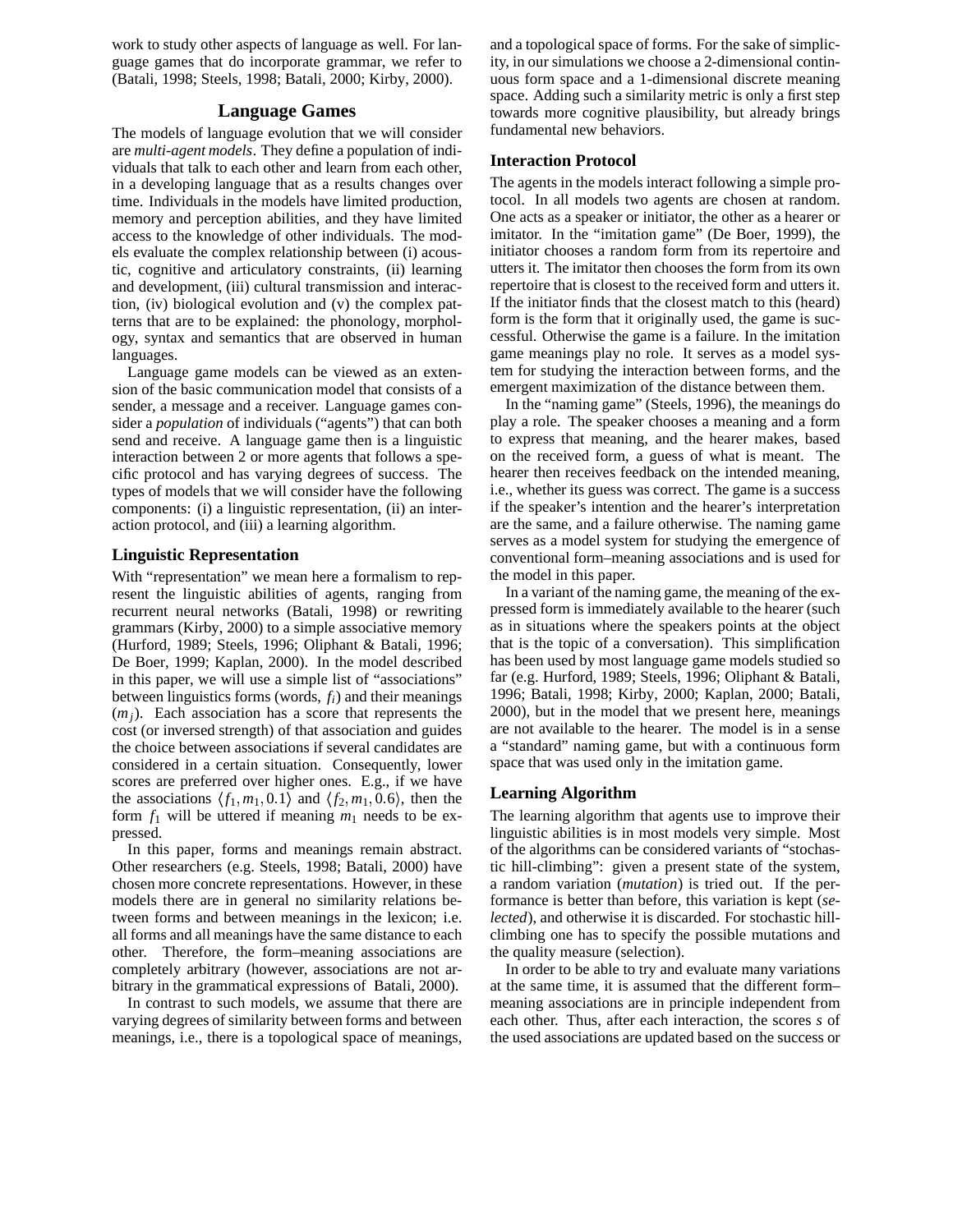failure of that interaction. We use the following update rule, based on (Batali, 2000):

$$
\Delta s = \begin{cases}\n+\beta & \text{in case of failure} \\
-\beta \cdot s & \text{in case of success}\n\end{cases}
$$
\n(1)

 $β$  is a parameter that determines the speed of adaptation (here:  $\beta = 0.1$ ). Associations with bad scores are seldom used, and associations that are not used often enough are removed. The learning rule therefore implements the selection step of the learning algorithm.

The mutations in the present model occur when an agent has (i) no form associated with a meaning *m* that needs to be expressed, or (ii) no meaning associated with a form *f* that is received, and (iii) after every interaction. In case (i) and (ii) a new association is added to the repertoire with the required *m* or *f* , a random new form or new meaning and initial score  $\alpha$  ( $\alpha = 1.0$ ). In case (iii) every association with a score  $s < \alpha$  has a small probability to be duplicated with a small amount of Gaussian noise added to its meaning and form space coordinates. Mutations (i) and (ii) bias the learning algorithm to consider in the first place meanings and forms that are used by other agents. Mutation (iii) allows agents to find better associations, once an approximately correct one is found.

# **The Optimal Lexicon**

We will first derive what would be the "optimal lexicon", i.e., the lexicon that leads to the highest communicative success in the population. To do so, we need a measure for communicative success. Such a measure is presented next; a similar formalism was used in (Hurford, 1989; Nowak & Krakauer, 1999; De Jong, 2000, and other papers). The next step then is to evaluate numerically if the *collective dynamics* can lead to such an optimal situation.

We denote with  $S^{i}(f|m)$  the probability that an agent *i* uses form *f* to express meaning *m*. Similarly,  $R^i(m|f)$ is the probability that agent *i* as a hearer interprets form *f* as meaning *m*. *S* and *R* are functions of the lists *L* of associations of all agents in the population. We assume that there is a finite number  $|M|$  of relevant meanings and a finite number  $|F|$  of used forms. Further, we assume that there are similarity relations between these meanings and between these forms (i.e. a topology), and that there is some uncertainty about the hearer perceiving the correct form (more similar forms are more easily confused). We denote with  $U^{i}(f^{*}|f)$  the probability that agent *i* perceives form  $f$  as form  $f^*$  ( $f$  can be equal to *f* ).

Finally, we assume that the communication is successful if the hearer's interpretation equals the sender's intention. The probability of successfully conveying a certain meaning thus depends on the probabilities that the sender uses certain forms and the probabilities that the hearer perceives and interprets these forms correctly.

From these observations, we derive a simple formula that describes the expected success  $C_{ij}$  in the communication between a speaker *i* and a hearer *j*:

$$
C_{ij} = \sum_{m}^{|M|} \sum_{f}^{|F|} \sum_{f^*}^{|F|} S^i(f|m) \cdot U^j(f^*|f) \cdot R^j(m|f^*) \qquad (2)
$$

From here it is only a small step to define the communicative success of the whole population of *N* agents:

$$
C = \sum_{i}^{N} \sum_{j \neq i}^{N} C_{ij}
$$
 (3)

From this equation we can derive under which conditions the communicative success is maximal. Without a formal proof, we state that this is the case if the following conditions hold (provided that the *U*-values are relatively low):

- **specificity:** every meaning has exactly one form to express it, and every form has exactly one interpretation (i.e. no homonyms or synonyms).
- **distinctiveness:** the used forms are maximally dissimilar to each other, so that they can be easily distinguished.
- **sharedness:** all agents use the same forms for the same meanings.

If we assume a simple extension of the model  $-$  a flux of agents – we can add a fourth criterion. New agents that come into the population should acquire the lexicon of the population as quickly as possible. In general, learning a mapping between two spaces is easiest if there is a regularity in the mapping, and hardest if the mapping in completely random:

**regularity:** the mapping between meanings and forms shows regularity, such that new agents can generalize from few samples and quickly acquire the lexicon.

Equations 2 and 3 constitute a highly idealized quality measure for a communication system between individuals (described by the functions *S* and *R*), under some "embodied" constraints of articulation and perception (described by function *U*). The measure is a starting point and can easily be extended to describe more details of human communication. E.g., one could adapt equation 2 such that there are varying degrees of success in the communication about a topic, or that certain meanings are more frequent or more important than others.

### **Results and Discussion**

The main result that we present here is that close approximations of each of the first three properties of the optimal lexicon emerge from the *local interactions* that we have defined above. Figure 1a shows the trajectories and the final pattern formed with 9 forms in a 2 dimensional form space, randomly initialized, where the distance between the forms is maximized through a simple *global heuristic*. Figure 1b shows a pattern formed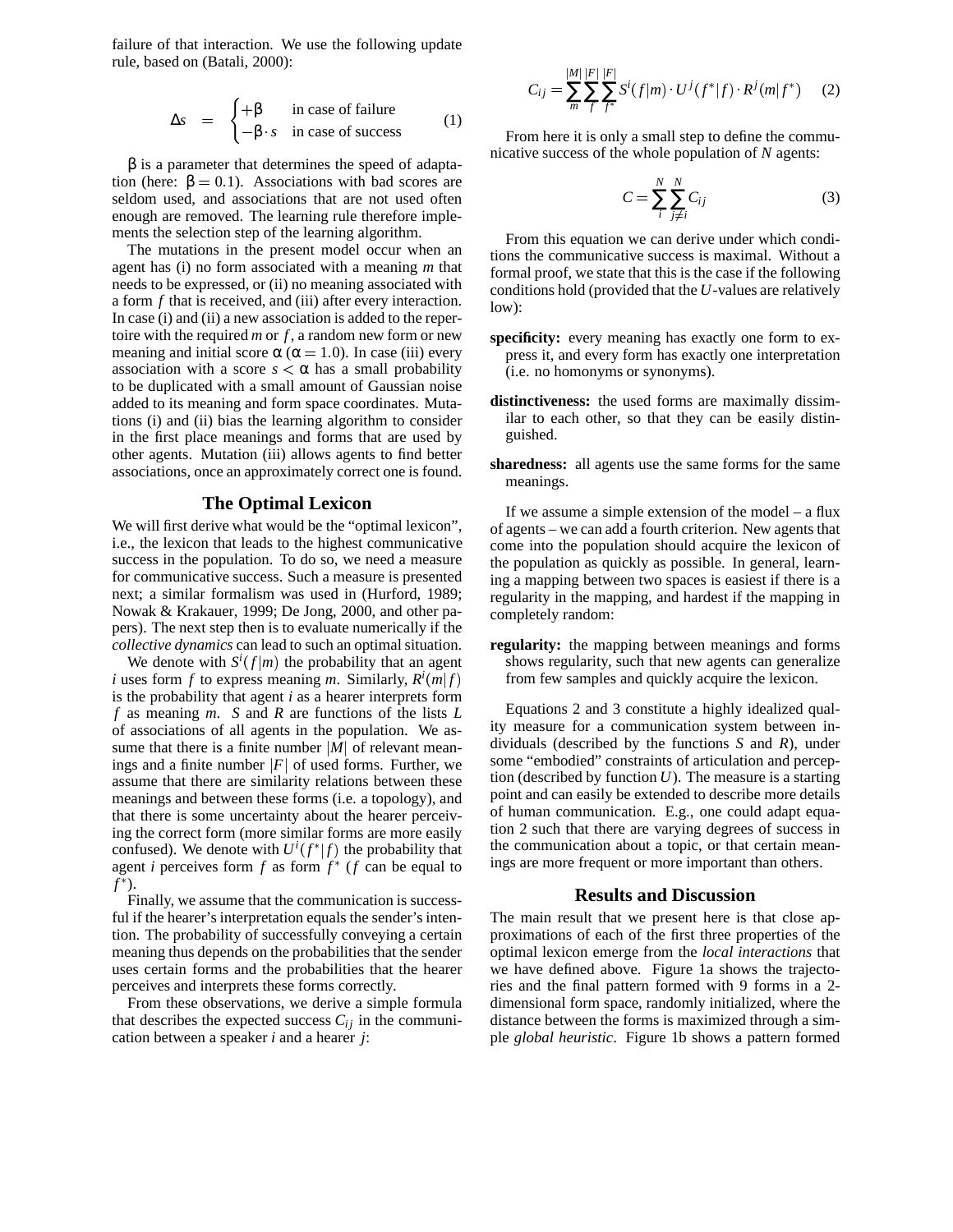

(a) Global maximization of distances between forms



(b) Local interactions: emergence of distinctiveness, sharedness and specificity

Figure 1: (a) Maximally dispersed forms in <sup>a</sup> form space, obtained through global stochastic hill climbing (like Liljencrants & Lindblom, 1972). (b) Dispersed forms in form space, obtained through local interactions between communicating agents. Each of the 9 clusters in this figure shows associations from both agents for one particular meaning. Large dots are strong association. (Parameters: 2 agents, 9 meanings, perceptual noise 10%, duplication probability 0.1%, modification  $3\%$ ) through local interactions between two communicating agents, expressing 9 different meanings with forms from a 2-dimensional form space. Each of the 9 clusters in this figure show strong associations from two agents for one particular meaning.

The emergence of these properties is not trivial and in fact depends crucially on the characteristics of the model. E.g., without the mutations (i) and (ii) that were described above, none of these results were obtained. Instead, the lexicon collapsed to a single large cluster of forms for only a single meaning.

The conditions for the emergence of an "optimal lexicon" need to be studied in more detail. However, our results already show that there is no necessity for explicit and innately specified "principles" that guarantee specificity, distinctiveness, sharedness and regularity. It is possible in principle that these basic characteristics emerge from simple interactions between agents, a generic learning algorithm and topological meaning and form spaces. That is, they emerge from the embodiment and situatedness of the simulated agents. Of course, the "biophysical constraints" of real humans are different from the ones we implemented in our model. The next step in our research is therefore to evaluate if more *realistic* constraints lead – through similar dynamics – to an emergent language with more *realistic* characteristics.

The fourth property of the optimal lexicon, "regularity", can equally be obtained in a distributed system. We will first discuss how the present model can be extended to be more cognitively plausible, and then mention briefly some preliminary results from a variant of the model described here.

#### **Making the Model more Cognitively Plausible**

When an agent creates a new form in a language game it usually randomly assembles phonemes (e.g., Steels, 1996). This mechanism is in line with the claim of the "arbitrariness of the sign" (de Saussure, 1916): the structure of the form has no relationship to the meaning conveyed by it. While this is true for many forms in today's existing languages, there is evidence that suggests that in the creation of new forms the intended meaning should be taken into account. First of all, when new words are created in, for example, English, they are often compounded and derived from existing words to ease their understanding. Thus, someone who eats bananas will be called a "banana-eater" rather than a "manslo", to indicate the semantic relationship with bananas and eaters. While such a process cannot be applied to simple language games directly, it does show a structural relationship between words that reflects a semantic relationship between their meanings.

Second, there is growing evidence for the controversial hypothesis that the pronunciation of a word can suggest its meaning ("sound symbolism"). This idea was first mentioned by Plato and has been pursued since then, notably by von Humboldt (1836). Subsequent psycholinguistic research has shown that indeed in the formation of words, certain sounds can represent certain meanings.